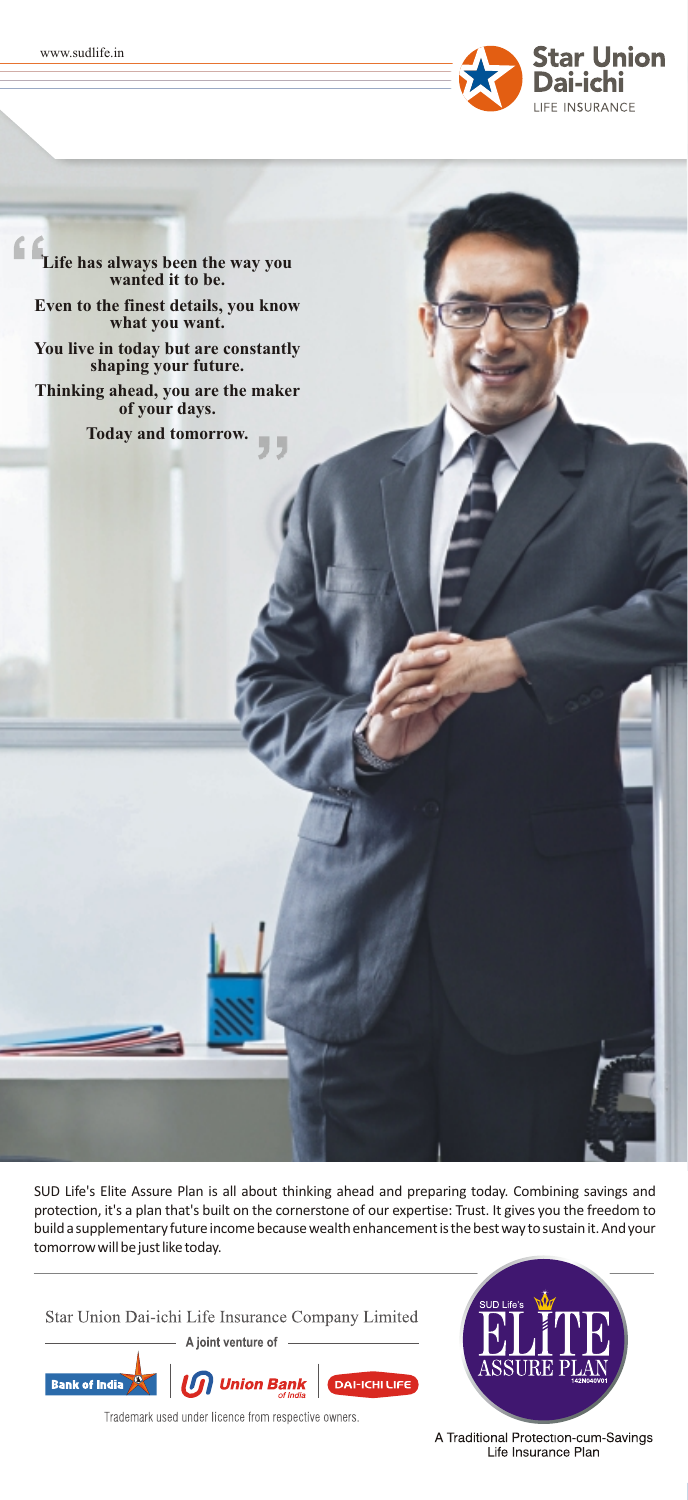# **What is SUD Life's Elite Assure Plan**

SUD Life's Elite Assure Plan is a Non-Linked Non-Participating Life Insurance plan which allows you to choose how much to receive as supplementary income and for how long.

# **Why should you take this Plan?**

| <b>Flexibility</b>                 | <b>Assured</b><br><b>Benefits</b>                                                                                | <b>Protection</b>  | <b>Income Tax</b><br><b>Benefits</b>                                            |
|------------------------------------|------------------------------------------------------------------------------------------------------------------|--------------------|---------------------------------------------------------------------------------|
| to choose from<br>two plan options | <b>Regular Monthly</b><br>Income, Intermediate<br>Annual Income and<br>Lump Sum at the end<br>of the policy term | for your<br>family | on the premiums<br>paid and benefits<br>received, as per the<br>extant tax laws |

# **Plan options**

You can choose one of the following plan options:



# **What are the benefits of this Plan?**

### **Survival Benefit:**

You will receive three types of payouts, during the payout period (last 5 policy years for Plan Option '5-5-5' and last 7 policy years for Plan Option '7-7-7') on survival:



# **@ Death Benefit :**

In the unfortunate demise of the life assured during the policy term, Star Union Dai-ichi Life Insurance will pay Death Sum Assured immediately to the nominee under the policy, without deducting the monthly or annual income already paid, if any. Your policy will be terminated and no further benefits will be paid.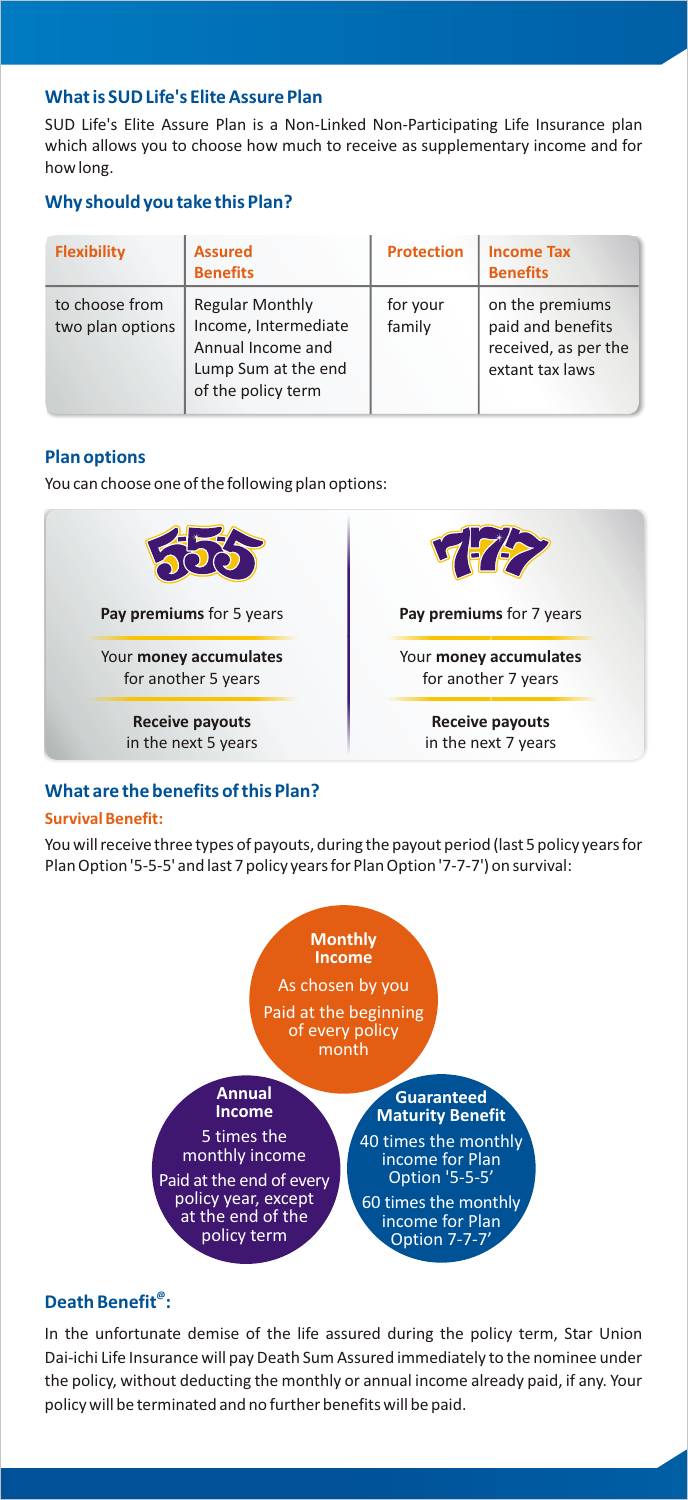Death Sum Assured is highest of 10 times of Annual Premium OR 105% of all the premium (excluding taxes and extra premiums, if any) paid as on date of death, OR Minimum Guaranteed Maturity Benefit, OR absolute amount assured to be paid on death (11 times the Annual Premium rounded up to the next Rs.1000), where, Annual Premium refers to premium payable in a year excluding any extra premium, service tax and loading for modal factors, if any.

*@ Death Benefit will be reduced by unpaid premiums, falling due during the policy year in which death occurs (if any)*

### **How does the plan work?**

- $\bullet$  Choose the plan option that suits you best and decide  $\,$  on the amount you want to  $\,$ receive as monthly income\*.
- $\bullet$  Your annual income, minimum guaranteed maturity benefit will depend on the monthly income chosen by you.
- $\bullet$  The eligibility criteria are provided below in the 'Eligibility and Limits' section for your reference.
- $\bullet$  The premium amount will be based on the plan option and monthly income amount chosen by you, and age of the life assured.
- $\bullet$  To enjoy the full benefits of your plan, all you have to do is to pay the premiums throughout the premium payment term. There is a deferment period after the premium payment term. Your income starts from the end of the deferment period and continue throughout the payout period.
- In case of death of the life assured during the policy term, the nominee will . receive the death benefit
- $\bullet$  Risk will commence on the later of date of clearance of instrument of initial premium and underwriting acceptance of risk.

*\* Plan option and monthly income amount should be chosen at the proposal stage. Once chosen, it cannot be changed*

### **Benefits explained with an example:**

Mohit, aged 30, has opted for Plan 5-5-5 and has chosen a monthly income of  $\bar{5}$  10,000 per month. He has to pay annual premium of  $\bar{\tau}$  1,49,730 for the premium payment term of 5 years. His money accumulates during the deferment period of 5 years, and he starts receiving the income benefits after the deferment period. He will receive income benefits of  $\bar{z}$  12,00,000 during the payout period of 5 years, as below:



*In preparing this benefit illustration, it is assumed that the life assured is a healthy individual. The premium mentioned in this illustration is exclusive of service tax and education cess, which are payable in addition. All benefits mentioned in this illustration will be paid as defined earlier in this brochure under the 'Benefits' section.*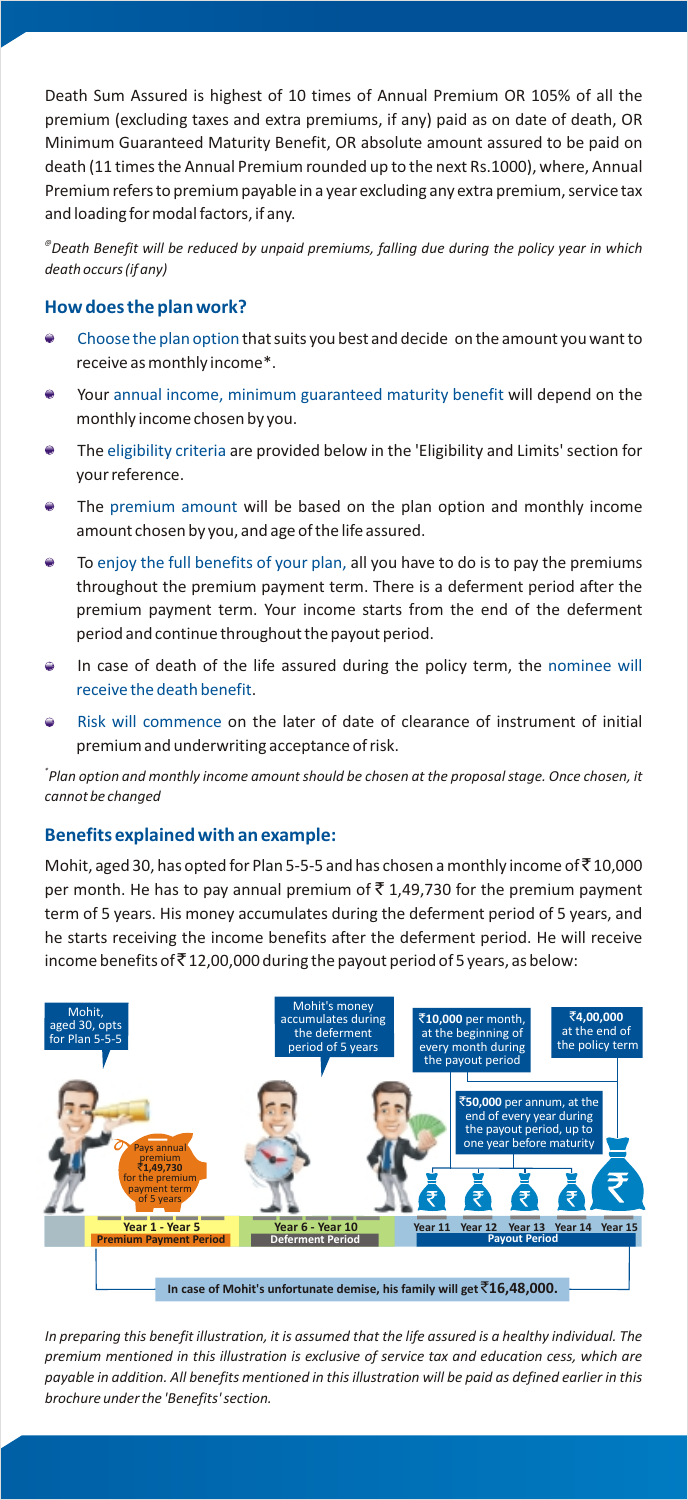# **What is the eligibility and plan limits?**

Simply, make sure you meet the age criteria as mentioned below. You will have to choose a suitable basic sum assured as per the limits mentioned below:

| <b>Age at Entry</b>          | Minimum: 20 years (last birthday)<br>Maximum: 50 years (last birthday)                                                                 |
|------------------------------|----------------------------------------------------------------------------------------------------------------------------------------|
| <b>Age at Maturity</b>       | Minimum: 35 years (last birthday)<br>Maximum: 71 years (last birthday)                                                                 |
| <b>Premium Payment Term</b>  | 5 years for Plan 5-5-5; 7 years for Plan 7-7-7                                                                                         |
| <b>Deferment Period</b>      | 5 years for Plan 5-5-5; 7 years for Plan 7-7-7                                                                                         |
| <b>Payout Term</b>           | 5 years for Plan 5-5-5; 7 years for Plan 7-7-7                                                                                         |
| <b>Policy Term</b>           | Policy Term is Premium Payment Term + Deferment<br>Period + Payout Term i.e. It is<br>15 years for Plan 5-5-5; 21 years for Plan 7-7-7 |
| Monthly Income <sup>®</sup>  | Minimum: ₹10,000 Maximum: ₹5,40,000                                                                                                    |
| <b>Sum Assured</b>           | Fixed: 11 times the Annual Premium" rounded up to<br>the next $\overline{5}$ 1000                                                      |
| <b>Premium Payment Modes</b> | Annual, Half Yearly, Quarterly or Monthly Modes<br>(for Monthly Mode, through ECS/SI only)                                             |

*# Annual Premium refers to premium payable in a year excluding any extra premium, service tax and loading for modal factors, if any*

*@Monthly Income should be in multiples of 1000*

# **TERMS & CONDITIONS**

#### **Modal Factor**

Based on the premium payment frequency chosen by you, the premium payable will be multiplied by the modal factor given below:

| <b>Modal Factor</b>        |             |           |         |  |  |  |  |  |  |  |  |
|----------------------------|-------------|-----------|---------|--|--|--|--|--|--|--|--|
| 0.0885<br>0.5125<br>0.2625 |             |           |         |  |  |  |  |  |  |  |  |
| Yearly                     | Half-yearly | Quarterly | Monthly |  |  |  |  |  |  |  |  |
| Premium payment mode       |             |           |         |  |  |  |  |  |  |  |  |

# **Policy Loan**

Policy loan is not available against this plan.

### **Grace Period:**

In case you have missed paying your premium by the due date, we will allow a grace period of 30 days from the date of the unpaid premium, for annual, half-yearly and quarterly modes. The grace period will be 15 days in case of monthly mode.

In case of death during the grace period your policy will be in force and death benefit will be paid as defined earlier in this brochure under the 'Death Benefit' section, after deduction of the premiums then due and all premiums falling due during the policy year.

#### **Lapse:**

If you have not paid the due premiums within the grace period for the first two full years, the policy will lapse. The life cover ceases and no benefits are payable under the lapsed policy.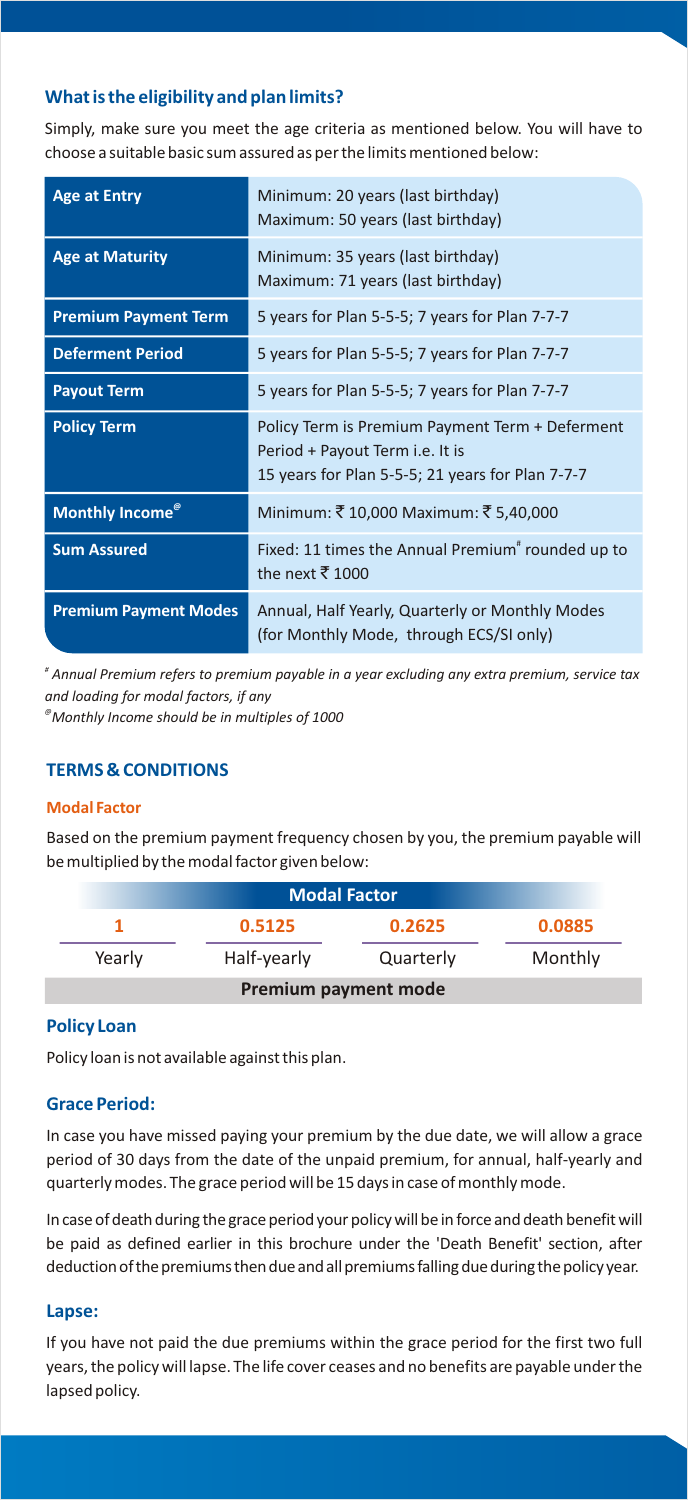### **Reduced Paid-up Insurance:**

If you have paid the premiums due under this policy for at least two full years and subsequent premiums are not paid, then your policy will acquire Reduced Paid-Up status and the Sum Assured will get reduced to Paid-Up Sum Assured.

The Paid-Up Sum Assured is defined as follows:

Total number of premiums paid **Total number of premiums paid** X Sum Assured<br>Total number of premiums payable

#### **Death Benefit for Reduced Paid-up Policy:**

In case of death of the Life Assured during the policy term, the Paid-Up Sum Assured (as defined above) will be payable immediately, without deducting any monthly or annual income already paid.

## **Survival Benefits for Reduced Paid-up Policy:**

The benefits on survival i.e. monthly income, annual income and guaranteed maturity benefit as mentioned in the 'Survival Benefit' section earlier, will be reduced proportionately by the ratio:

Total number of premiums paid Total number of premiums payable

#### **Policy Surrender:**

You can surrender your policy as per conditions mentioned below. Your policy will be terminated and no further benefits will be paid under the policy after we have paid you the surrender value. If you have paid all premiums for at least two consecutive years, your policy will acquire a surrender value. Surrender Value payable would be higher of "Guaranteed Surrender Value" and "Special Surrender Value"

### **Guaranteed Surrender Value:**

The Guaranteed Surrender Value is the GSV Factor multiplied by the total premiums paid (excluding service tax and extra premium, if any) less any monthly and annual income already paid. The GSV Factors are furnished in the table below.

For Plan Option 5-5-5 :

| <b>Policy Year I</b>                                               |  | $2 - 3$ 4-7 | $\begin{array}{ccc} \end{array}$ | $\vert$ 10 |  |  | 11   12   13   14   15   16   17   18   19   20   21 |                |  |  |  |  |  |
|--------------------------------------------------------------------|--|-------------|----------------------------------|------------|--|--|------------------------------------------------------|----------------|--|--|--|--|--|
| GSV Factor  0%   30%  50%  55%  60%  65%  70%  80%  95%  110% 120% |  |             |                                  |            |  |  |                                                      | Not Applicable |  |  |  |  |  |

#### For 7-7-7 option :

| Policy Year   1   2-3   4-7   8   9   10   11   12   13   14   15   16   17   18   19   20   21              |  |  |  |  |  |  |  |  |  |
|--------------------------------------------------------------------------------------------------------------|--|--|--|--|--|--|--|--|--|
| GSV Factor   0%   30%   50%   50%   50%   50%   50%   50%   50%   50%   50%   50%   80%   100%   120%   130% |  |  |  |  |  |  |  |  |  |

#### **Special Surrender Value:**

The Special Surrender value is arrived at by the Company, using the actuarial basis as approved by the regulator from time to time. Your policy will be terminated and no further benefits will be paid under the policy after we have paid you the surrender value.

# **Policy Revival/Reinstatement:**

- You can revive your lapsed policy or reinstate your reduced paid-up policy by sending us a revival/reinstatement request within two years from the date of first unpaid premium.
- You will need to pay the unpaid premiums, with interest applicable at the time of payment (currently 9% annually p.a., the revision of this interest rate is subject to approval of IRDA) and produce proof of continued insurability and medical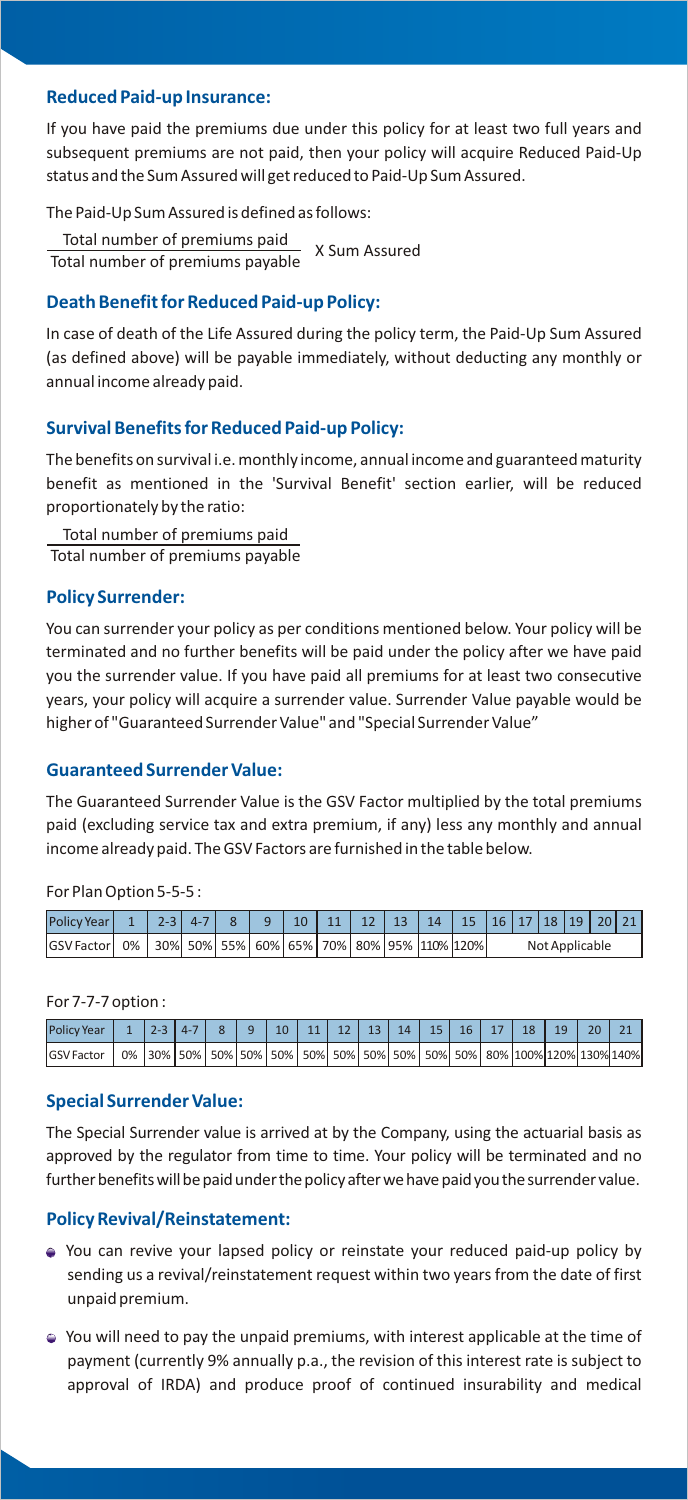evidence to the Company's satisfaction (as per the board approved underwriting rules applicable at that time). You have to bear the cost of medical examination required, if any.

- The Company reserves the right to accept or reject the revival/reinstatement of the lapsed/reduced paid-up policy as per the board approved underwriting guidelines.
- Once revived/reinstated, all benefits under the policy will be restored to original levels (i.e. level of benefits payable/paid as if the policy is in-force).

## **Suicide Clause:**

In the event the Life Assured commits Suicide, whether sane or insane at that time, within twelve months from the date of inception of Policy, the insurance cover shall be void and the nominee or beneficiary of the policyholder shall be entitled to 80% of the premiums paid (excluding extra premiums and taxes) provided the policy is in force.

In the event the Life Assured commits Suicide, whether sane or insane at that time, within twelve months from the date of the last reinstatement/revival of the policy, the insurance cover shall be void and the nominee or beneficiary of the policyholder shall be entitled to an amount which is higher of 80% of the premiums paid (excluding extra premiums and taxes) till the date of death or the surrender value, (higher of Guaranteed Surrender Value and Special Surrender Value) if any, as available on the date of death, provided the policy is in force.

# **Termination of Policy:**

The Policy will terminate on occurrence of the earliest of the following events.

- I. On death of the life assured
- II. On surrender of the policy
- III. On maturity of the policy
- IV. On policy being lapsed and not revived within the revival period.
- V. On breach of any warranty made by the Life Assured in the proposal form subject to Section 45 of the Insurance Act, 1938

### **Free Look Period:**

If you are not satisfied with the terms and conditions of the policy, you may return the policy within the free look period by stating the reasons for your objections. The free look period is 15 days from the date of receipt of the policy document, (30 days if your policy is purchased through distance marketing^).

You will be entitled to a refund of the amount of premium received by us excluding expenses incurred by us on the policy (i.e. stamp duty, proportionate risk related charges for the period of cover and any expenses borne by us on medicals). All your rights under this Policy shall immediately stand extinguished at the cancellation of the Policy.

*^ Distance marketing includes every activity of solicitation (including lead generation) and sale of insurance products through the following modes: (i) Voice mode, which includes telephone-calling (ii) Short Messaging service (SMS) (iii) Electronic mode which includes e-mail and interactive television (DTH) (iv) Physical mode which includes direct postal mail and newspaper & magazine inserts and (v) Solicitation through any means of communication other than in person.*

### **Section 41 of the Insurance Act, 1938:**

"No person shall allow or offer to allow, either directly or indirectly, as an inducement to any person to take out or renew or continue an insurance in respect of any kind of risk relating to lives or property in India, any rebate of the whole or part of the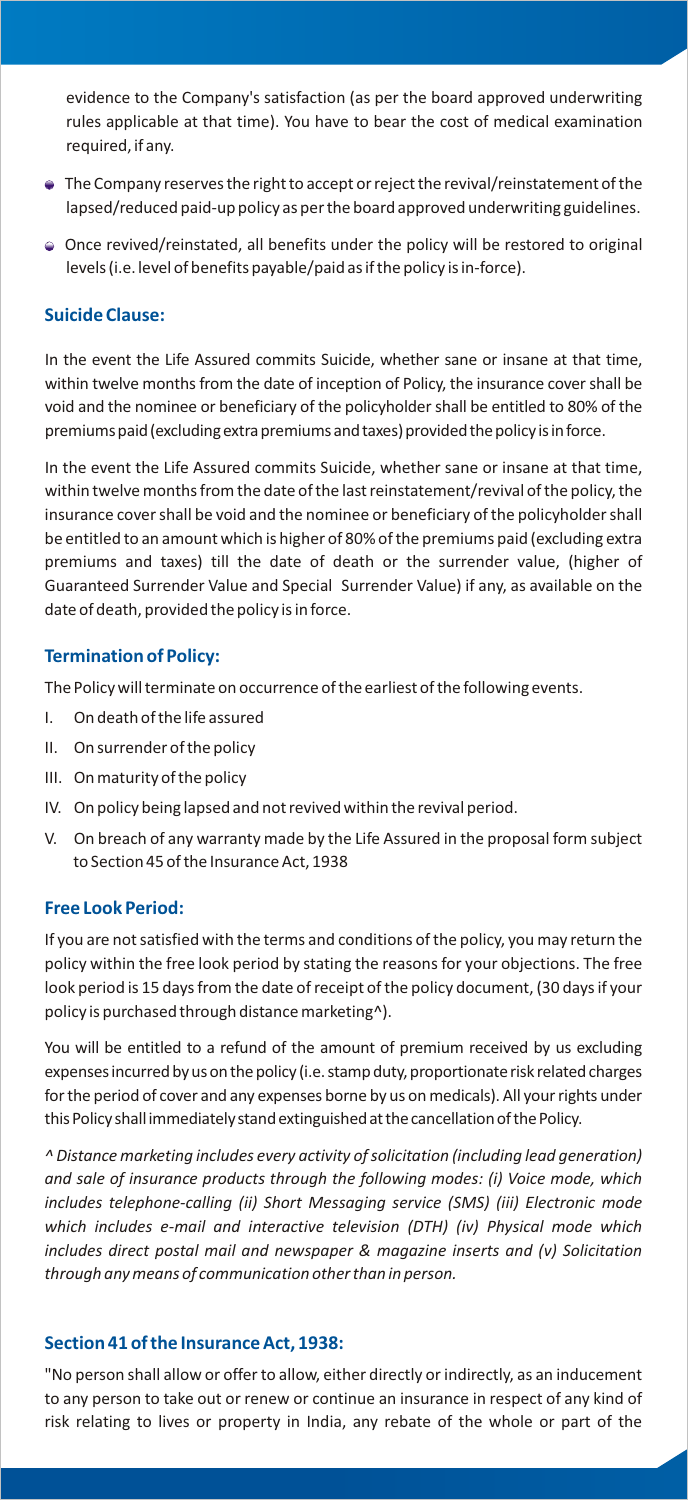commission payable or any rebate of the premium shown on the policy, nor shall any person taking out or renewing or continuing a policy accept any rebate, except such rebate as may be allowed in accordance with the published prospectuses or tables of the insurer; Provided that acceptance by an insurance agent of commission in connection with a policy of life insurance taken out by himself on his own life shall not be deemed to be acceptance of a rebate of premium within the meaning of this subsection if at the time of such acceptance the insurance agent satisfies the prescribed conditions establishing that he is a bona fide insurance agent employed by the insurer. Any person making default in complying with the provisions of this section shall be punishable with fine which may extend to five hundred rupees".

# **Section 45 of Insurance Act, 1938:**

No Policy of life insurance effected before the commencement of this Act shall after the expiry of two years from the date of commencement of this Act and no policy of life insurance effected after the coming into force of this Act shall, after the expiry of two years from the date on which it was effected, be called in question by an insurer on the ground that a statement made in the proposal for insurance in any report of a medical officer, or referee, or friend of the insured, or in any other document leading to the issue of the policy, was inaccurate or false, unless the insurer shows that such statement was on a material matter or suppressed facts which it was material to disclose and that it was fraudulently made by the policy-holder and that it suppressed facts which it was material do disclose; Provided that nothing in this section shall prevent the insurer from calling for proof of age at any time if he is entitled to do so, and no policy shall be deemed to be called in question merely because the terms of the policy are adjusted on subsequent proof that the age of the life insured was incorrectly stated in the proposal."

#### **Income Tax Benefits:**

As per the current laws, income tax benefits are available under Section 80C and Section 10(10D) of Income Tax Act, 1961 which are subject to change in tax laws from time to time. Prevailing benefits would be applicable as per the prevailing laws from time to time. Please consult your tax advisor.

#### **Service Tax:**

Service tax and cess as imposed by the Government from time to time will be charged on the premium.

Star Union Dai-ichi Life Insurance Company Limited is the name of the Insurance Company and 'SUD Life's Elite Assure Plan' is the name of this plan. Neither the name of the insurance company nor the name of the plan in anyway indicates the quality of the plan, its future prospects or returns.

SUD Life's Elite Assure Plan (URN: 142N040V01) Insurance is the subject matter of the solicitation